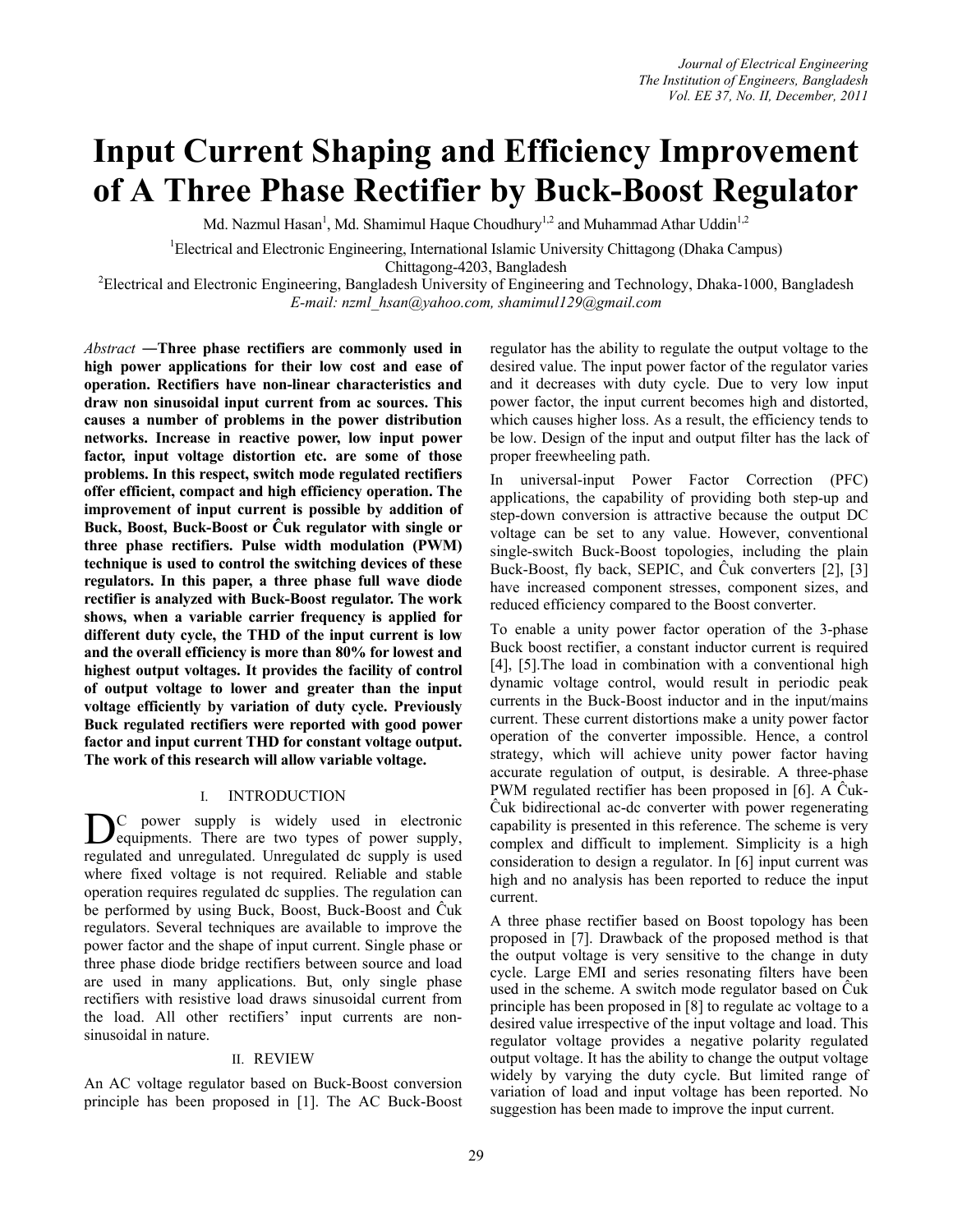A single stage push-pull Boost converter has been proposed in [9]. The proposed structure includes a Boost inductor, coupling capacitor and a capacitor network, a step-down transformer and four diodes for switching. Coupling capacitor in the circuit should be nearly infinity to achieve low ripple input current. The amount of leakage reactance and mutual reactance is very high due to transformer and inductive network which influence the regulation and the efficiency of the Boost converter. The proposed model without transformer may be helpful to reduce such problem and become more useful.

#### III. PROPOSED WORK

A new modified Buck-Boost regulator is investigated and reported to improve the shape of the input current of a three phase diode rectifier. The work includes new variable frequency control scheme of a Buck-Boost regulator 3 phase rectifier. It is expected that this study will yield a three phase rectifier with improved power quality which will be practically implementable for medium power application.

## IV. PROPOSED BUCK BOOST REGULATOR WITH INPUT FILTER AND VARIABLE CARRIER FREQUENCIES

A new topology is introduced here to improve the efficiency. The circuit diagram of the proposed Buck-Bost regulator is shown in Figure 1.



Fig. 1: Circuit diagram of three phase Buck-Boost rectifier with passive input filter and variable carrier frequency

A mixed passive filter is applied at the input side. A lift circuit is used between the load and the regulator. So, the output voltage is positive. The important factor is that the switching frequency is not maintained constant here. The switching frequency is varied from 1.43 kHz to 6.66 kHz (for 10% duty cycle to 60% duty cycle).

## V. OPERATION OF THE PROPOSED CIRCUIT

The operation of the proposed circuit can be described in two modes. The mode 1 begins when the transistor is switched ON at  $t= 0$ . The input current, which rises, flows through Inductor  $L_1$  and  $C_1$ ,  $L$ ,  $C$  and load. As the Capacitor  $C_1$  and freewheeling diode  $D_m$  is interchanged at the proposed regulator, positive current will flow through the load and the output voltage will be positive. During mode 2, transistor is switched off and the current, which was flowing through inductor L, would flow through L, C, load and  $D_m$ . The energy stored in the inductor L would transferred to the load and the inductor current would fall until transistor is switched ON again in the next cycle .The simplified circuit diagram and simulated operational waveforms are shown in the following Figures 2-7. Typical wave shapes of input current, output current, output voltage, FFT of input current, power factor and efficiency are shown in Fig. 8 to 13. The performance parameter is shown in Table 1. The variation of power factor, Efficiency, output voltage, THD and switching frequency with respect to duty cycle is shown in Figure14-18. It is evident that for duty cycle above 40%, the power factor remains above 0.8. Below D=0.4, the power factor degrades. The efficiency of the converter is always above 80% as the duty cycle was varied from 10% to 60%. THD of the input current remained below 7% and output voltage changed from 180V-800V.



Fig. 3: mode 2(transistor is OFF)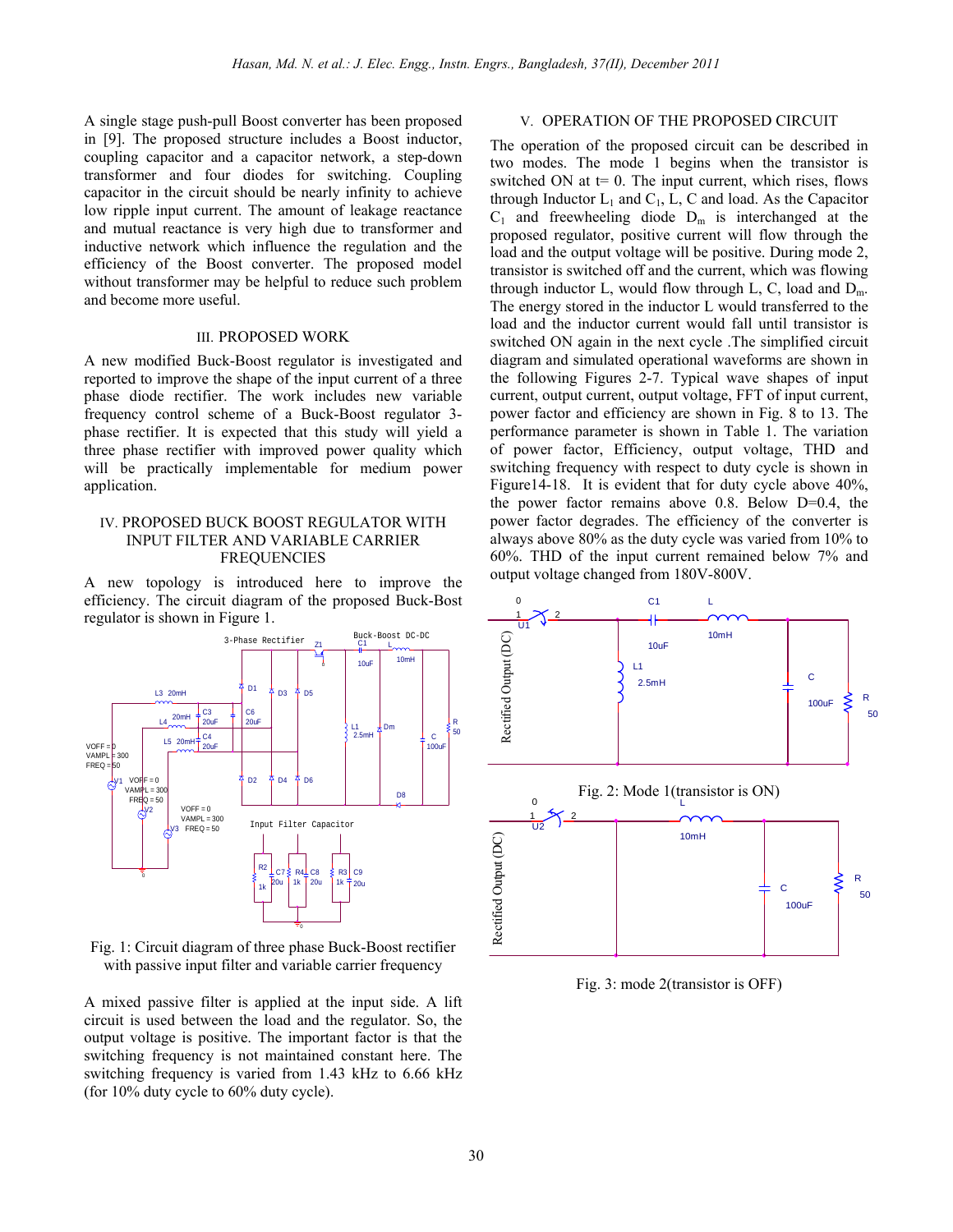



VI. TYPICAL INPUT CURRENT, OUTPUT CURRENT, OUTPUT VOLTAGE, FFT OF INPUT CURRENT, EFFICIENCY AND POWER FACTOR OF A BUCK-BOOST REGULATED THREE PHASE RECTIFIER FOR DUTY CYCLE = 60%, CARRIER FREQUENCY =6.66 KHZ



three phase rectifier with passive input filter



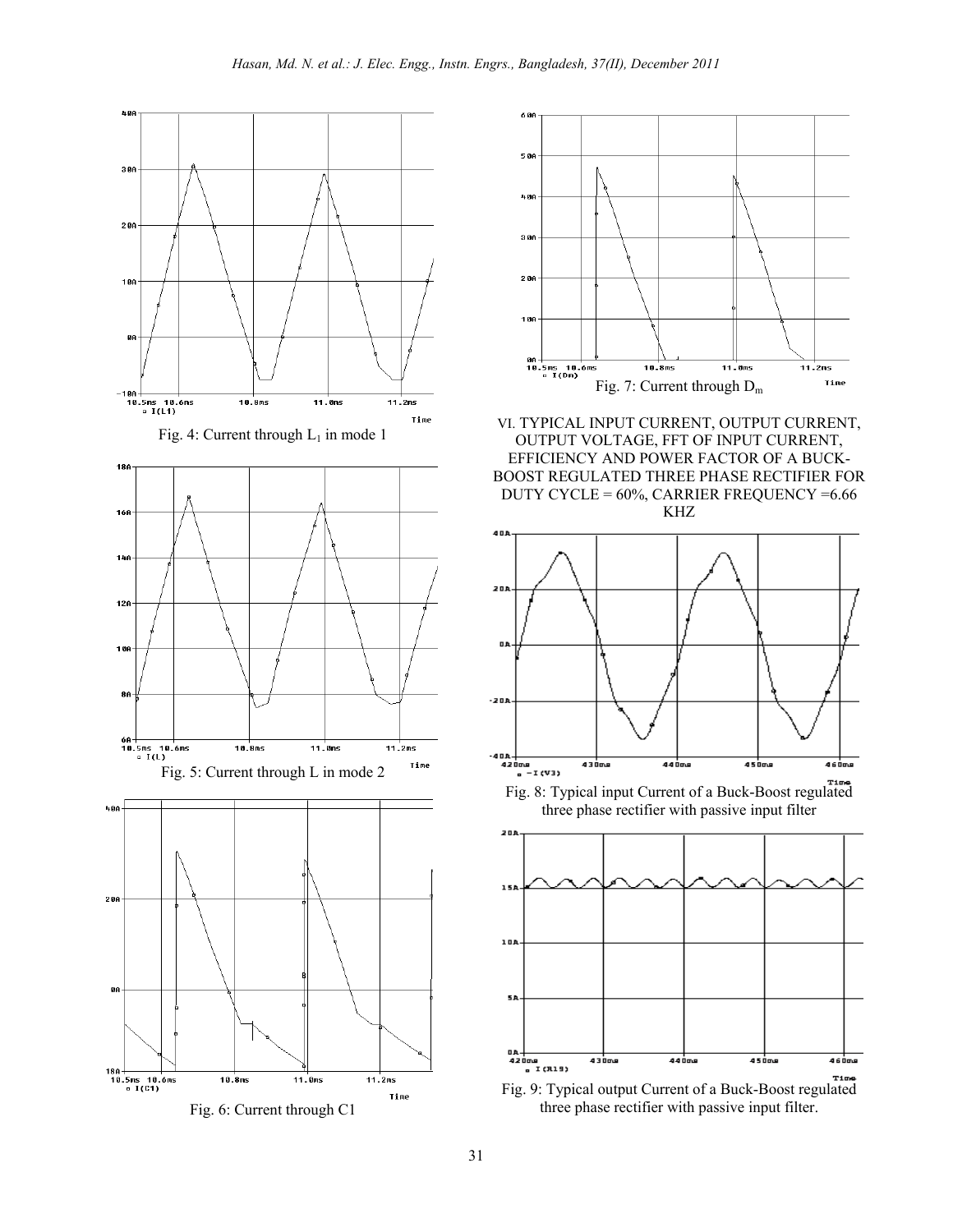











Fig. 13: Power Factor of a Buck-Boost regulated three phase rectifier with passive input filter

TABLE 1. PERFORMANCE PARAMETER OF BUCK-BOOST REGULATOR

| D $(\%)$ | THD <sup>(%)</sup> | PF (%) | $I_{\text{in}}(\text{rms})$ amp | $V_{in}(P)$ volt | $V_{\text{out}}(dc)$ volt | $I_{out}(dc)$ amp | $\sqrt[3]{(1)}$ | $f_C$ (KHz) |
|----------|--------------------|--------|---------------------------------|------------------|---------------------------|-------------------|-----------------|-------------|
| 10       | 5.12               | 21     | 6.5                             | 300              | 180                       | 4                 | 80              | 1.43        |
| 20       | 3.75               | 45     | 7                               | 300              | 300                       | 6                 | 95              | 2.00        |
| 30       | 4.37               | 68     | 8                               | 300              | 400                       | 8                 | 95              | 2.50        |
| 40       | 5.47               | 83     | 10                              | 300              | 500                       | 10                | 96              | 2.86        |
| 50       | 6.31               | 93     | 12.5                            | 300              | 600                       | 12                | 92              | 3.33        |
| 60       | 6.38               | 99     | 22.5                            | 300              | 800                       | 16                | 85              | 6.67        |



Fig. 14: Duty cycle vs power factor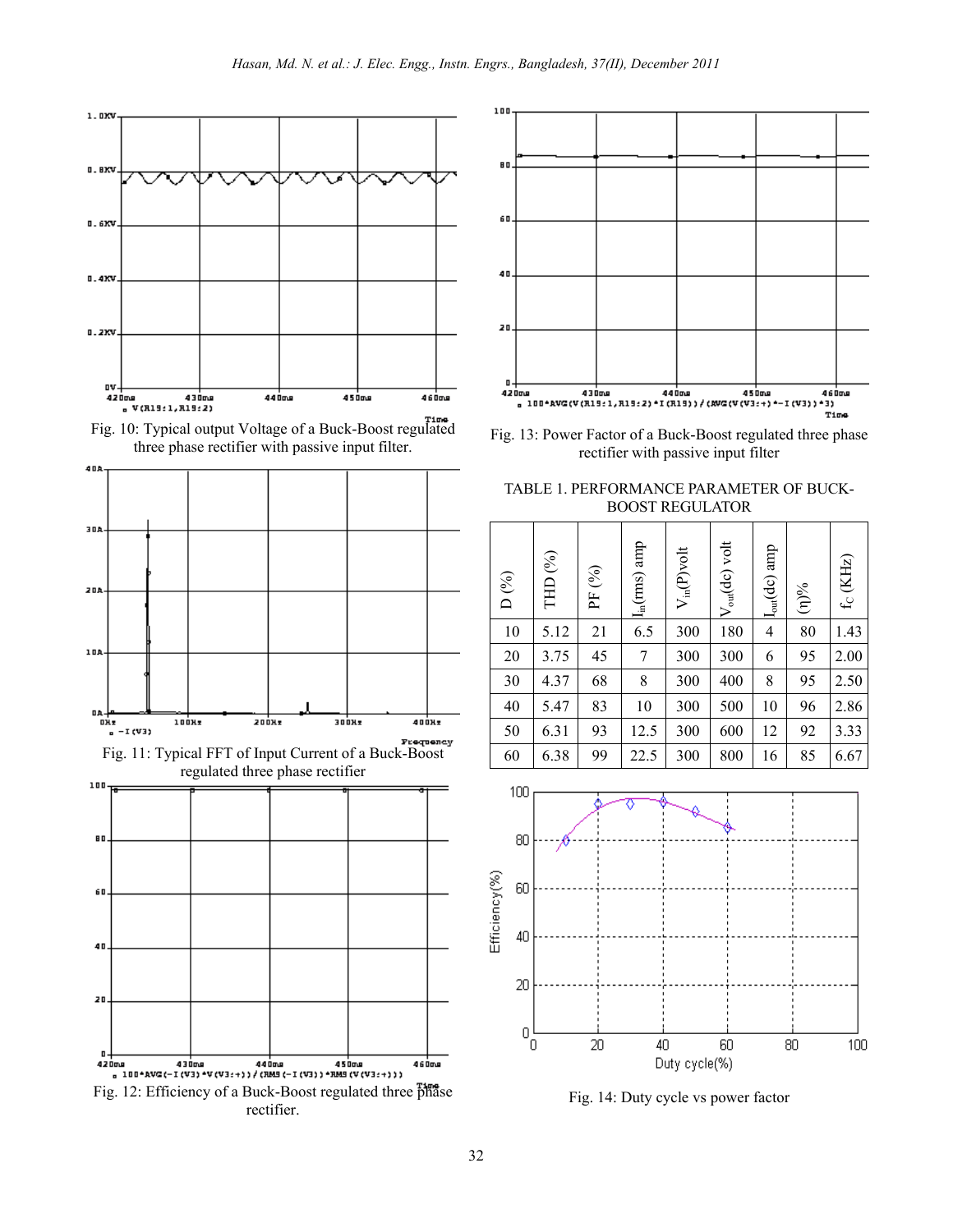

Fig. 16: Duty cycle vs output voltage



Fig. 17: Duty cycle vs THD (%)



Fig. 18: Duty cycle vs switching frequency

#### VII. RESULTS AND DISCUSSION

The quality of input current indicates the good performance of a rectifier. Distortion free sinusoidal input current is a major consideration in a rectifier design. Many techniques have been developed by researchers in previous works. But large size of input filters are required to minimizes the distortion. Another important thing is, regulated output voltage both below and above the input voltages are required in many cases. Only Ĉuk and Buck-Boost regulators are able to supply regulated voltage below and above the input voltage. In this paper, a Buck-Boost regulator with modification is proposed for improvement of input current and efficiency of a three phase rectifier.

At first a three phase full wave diode rectifier has been studied. The input current was found non sinusoidal pulsating and THD was found 25%. Then a passive input filter has been employed to make the input current sinusoidal. Then the THD and efficiency was found 2% and 94% respectively. But the input filter was very large  $(L=20mH, C=100uF)$  with increase in input current. As a result the VA rating of the rectifier increases and weight becomes large. The output voltage was not controllable.

To overcome the problems, a Buck-Boost regulated three phase rectifier has been studied without input filter. It was observed that the input current was highly distorted with large THD, though the efficiency was good. The output voltage is controllable. To improve the shape of input current of Buck-Boost regulated three phase rectifier with passive input filter was studied. The switching frequency was kept constant. It was found from the analysis that the THD has improved for many of the duty cycles, but the overall efficiency of the regulator was not acceptable at all duty cycles. It was also observed that efficiency and THD cannot be kept at the desired level simultaneously with change in duty cycle.

To improve the overall efficiency and to maintain the THD of the input current at acceptable limit a new topology was